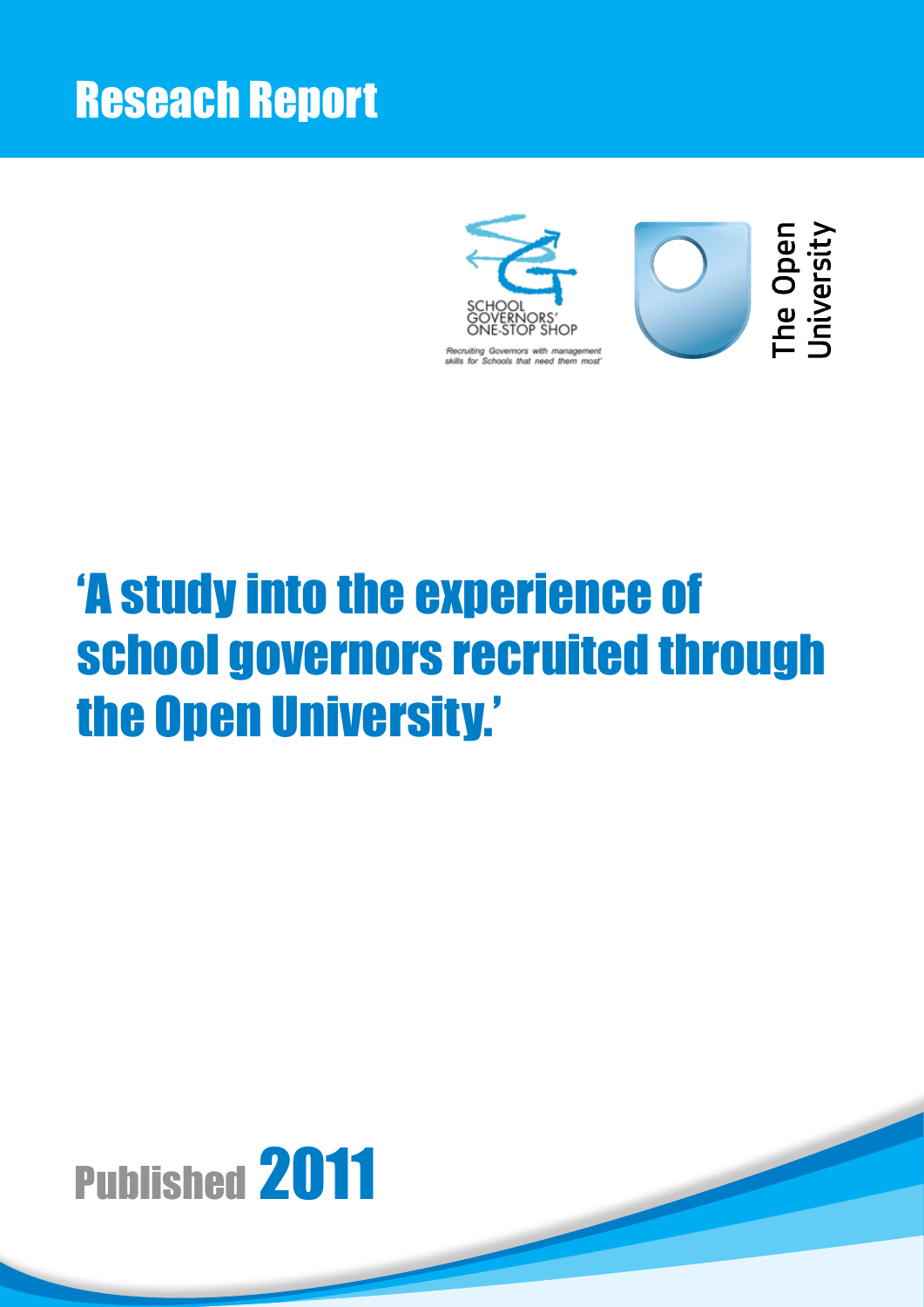# **Contents**

### **Foreword**

- 1. Executive summary of key findings
- 2. Introduction
- 3. Aims and Objectives
- 4. Method
- 5. Findings in detail
- 6. Conclusions and Recommendations
- 7. Appendices A-G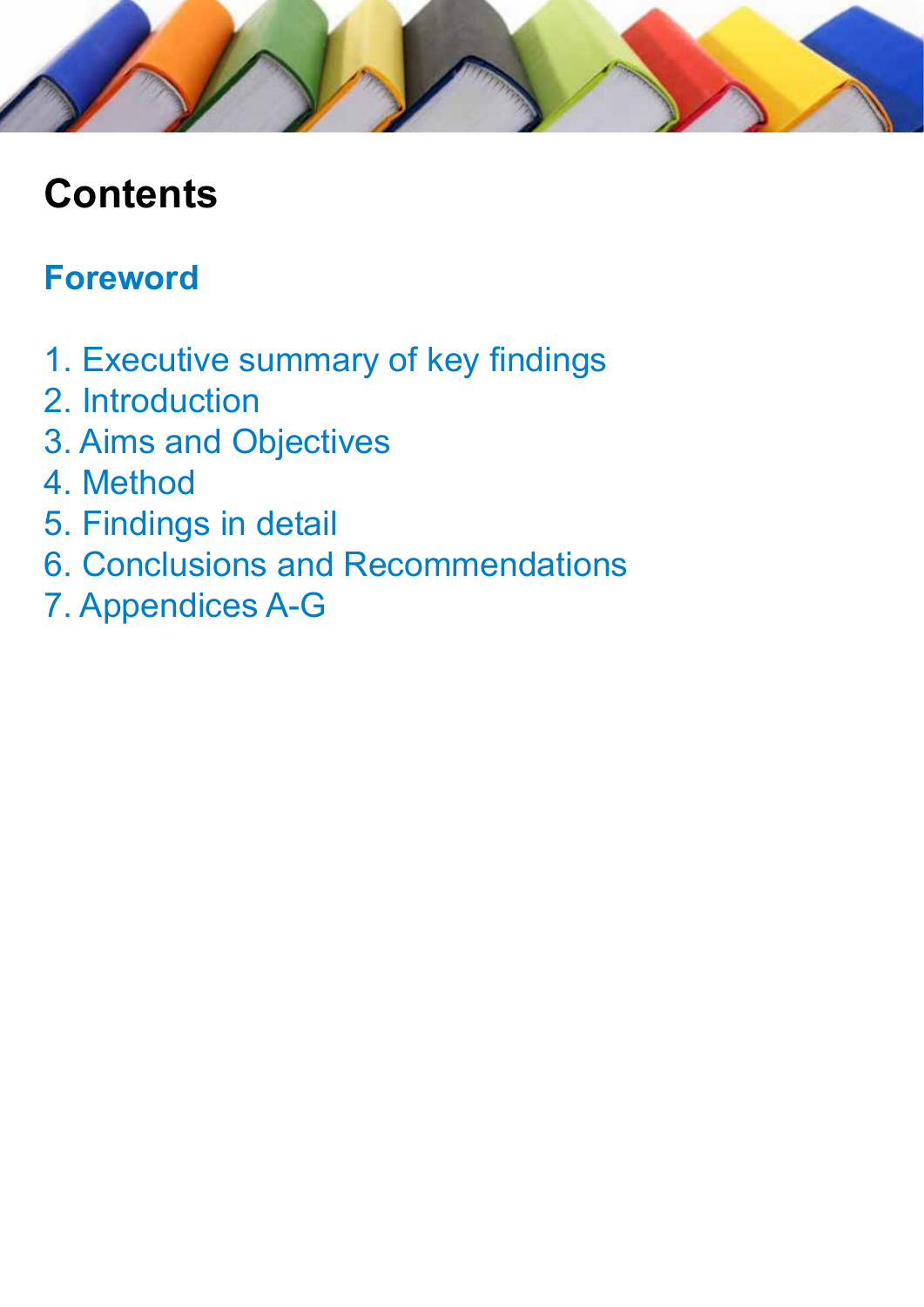

### **Foreword**

School Governors One-Stop Shop (SGOSS) is a small private company with charitable status. It was launched in 1999 with the remit 'To recruit Governors with management skills for Schools that need them most' and it works across England in partnership with Local Authorities and schools, to secure mutually beneficial placements. In September 2010 the placement of the 10,000 governor volunteer recruited by SGOSS was confirmed.

From its launch one of the organisation's key operational principles has been to establish and nurture the strongest possible working relationships with organisations that supported its remit and were willing to communicate the need for governor volunteers throughout their own networks. The Open University (OU) is one such organisation and we are extremely grateful for all the assistance they have given us, which has already encouraged almost 300 students, staff and alumni to apply.

I am very pleased to have been offered the additional opportunity that this research project on behalf of and funded by the OU represents. Almost inevitably there has been a wonderfully large and speedy response to our questionnaires, and this makes the findings particularly robust.

It is my hope that the partnership between SGOSS and the OU will go from strength to strength.

Steve Acklam, Chief Executive, School Governors' One-Stop Shop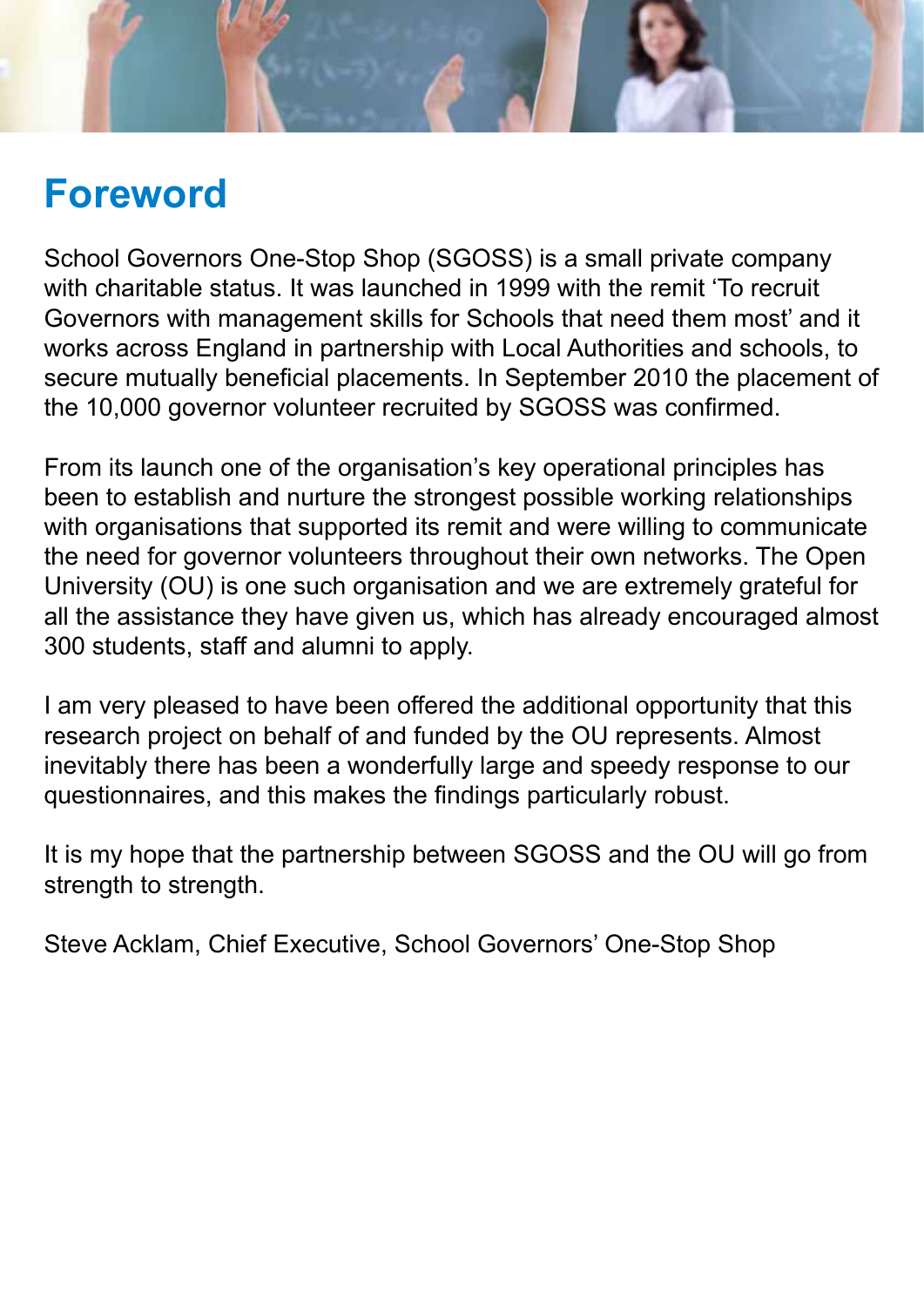

# **1. Executive Summary of Key Findings**

i) For the majority of OU governor volunteers Giving Something Back to the Community (c 47%) and Improving Children's Education (c 36 %) are the major motivators.

ii) Strategic areas such as Long Term Planning and Setting Critical Policies are where OU governor volunteers feel they have made the most significant contribution.

iii) Although over 50% of OU governor volunteers felt the Briefing on the Governor Role Pre-appointment was Excellent or Good, the balance felt More Information, particularly with regard to Time Commitment, could have been helpful.

iv) Over 95% of OU governor volunteers felt their Welcome and Induction to their Governing Body had been Excellent (26%) Good (41%) or Fair (28%).

v) Suggested Improvements to the Induction Process concentrate on an induction pack, or perhaps the provision of a mentor governor.

vi) Over 70% of OU governor volunteers had received Training in one or more areas, with over 90% of this training delivered by the Local Authority. 87% of those participating rated this training either Very Effective or Effective.

vii) Over three quarters of OU governor volunteers were certain their Governing Body would Benefit from Additional Training Input.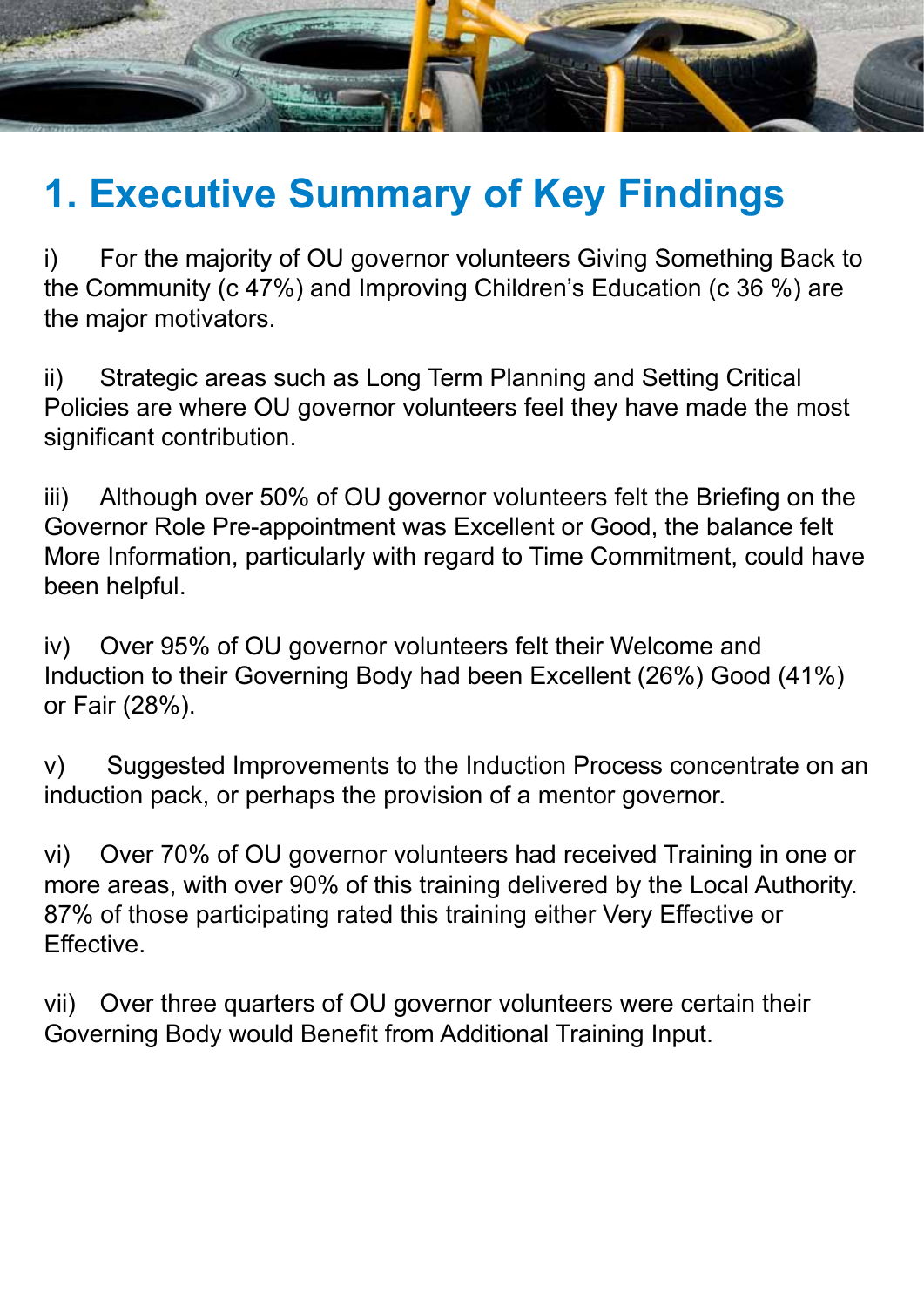

# **2. Introduction**

A well-informed, enthusiastic governing body can provide enormous support to a school but the role can be daunting for new governors. As such, it is imperative that all the necessary support is provided through an effective induction and ongoing training programme. At present, the majority of governor training is provided by schools and Local Authorities.

 Effective provision of training will both ensure that existing governor volunteers are given the necessary support and aid the ongoing recruitment of new volunteers for this vital role, ultimately contributing to improved standards of education nationwide.

The OU are keen to learn from their own volunteers how effective they feel current training is, whether they feel there are any particular weaknesses, and to gain an insight into opportunities that might exist for the OU to improve the situation.

# **3. Research Aims and Objectives**

- To quantify OU volunteer uptake of governor training opportunities
- To gain an insight into the effectiveness of existing training provision
- To identify areas where additional training would be beneficial
- To establish overall levels of satisfaction with the role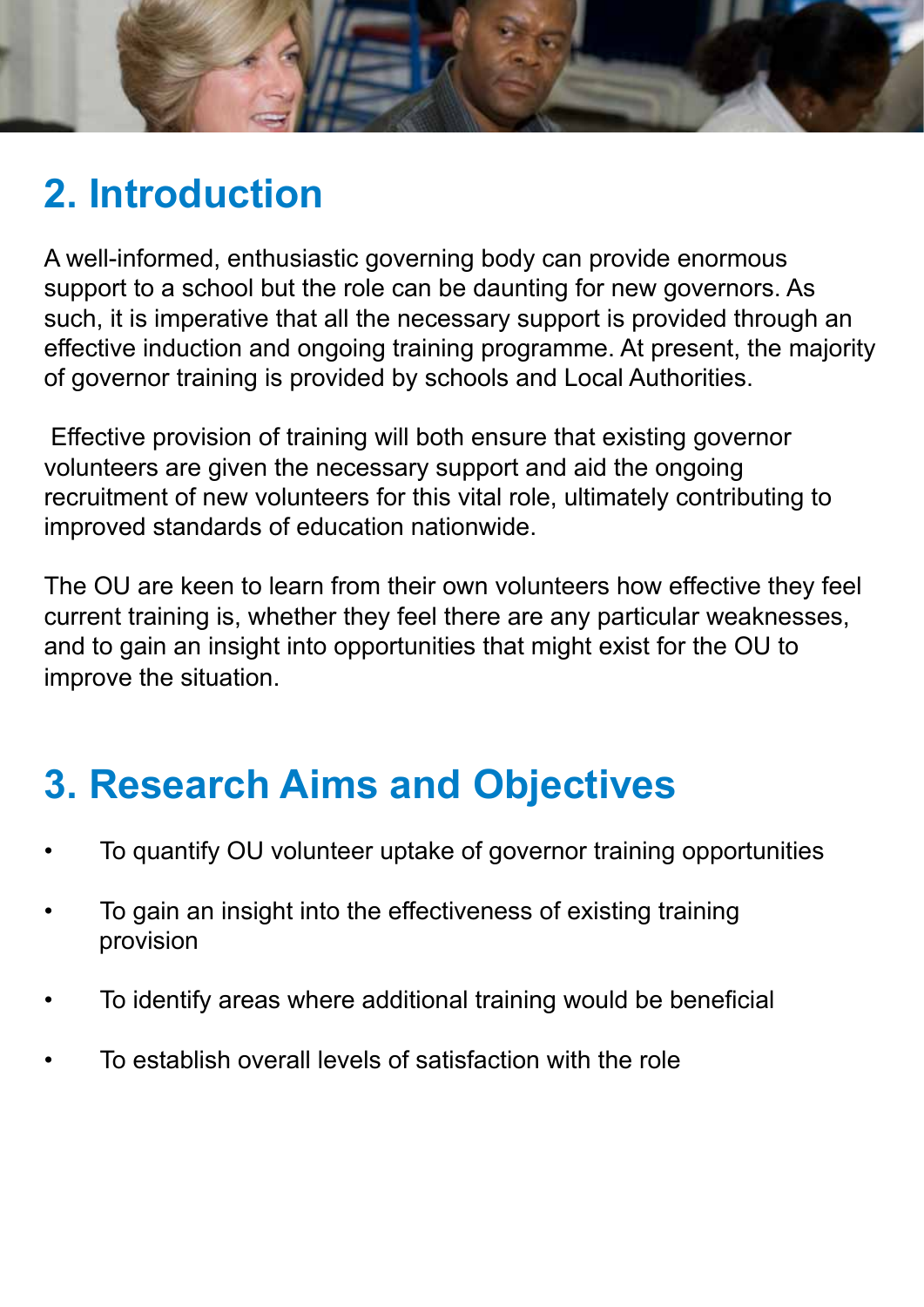

# **4. Method**

An electronic questionnaire jointly prepared by SGOSS, the OU, and with expert pro-bono advice from Dr Anne Punter of the University of Hertfordshire, was e-mailed to 130 OU governors recruited by SGOSS and known to be in post at the beginning of 2010. A copy of the questionnaire can be found at Appendix A.The first mailing was completed on November 5th, and a reminder was distributed on November 15th.

Responses were requested electronically and the period for replies was closed on November 21st 2010. A total of 47 completed questionnaires had been received by the cut-off date, a response rate of over 36%. With the industry standard response rate for research validity standing at between 17% and 20% this makes the findings particularly robust. Initial collation of the responses was carried out by James Martin, Information Systems Manager for SGOSS, with subsequent evaluation and report writing by Steve Acklam, SGOSS Chief Executive. Design of the report was carried out in-house at SGOSS by William Pavey, Marketing Manager.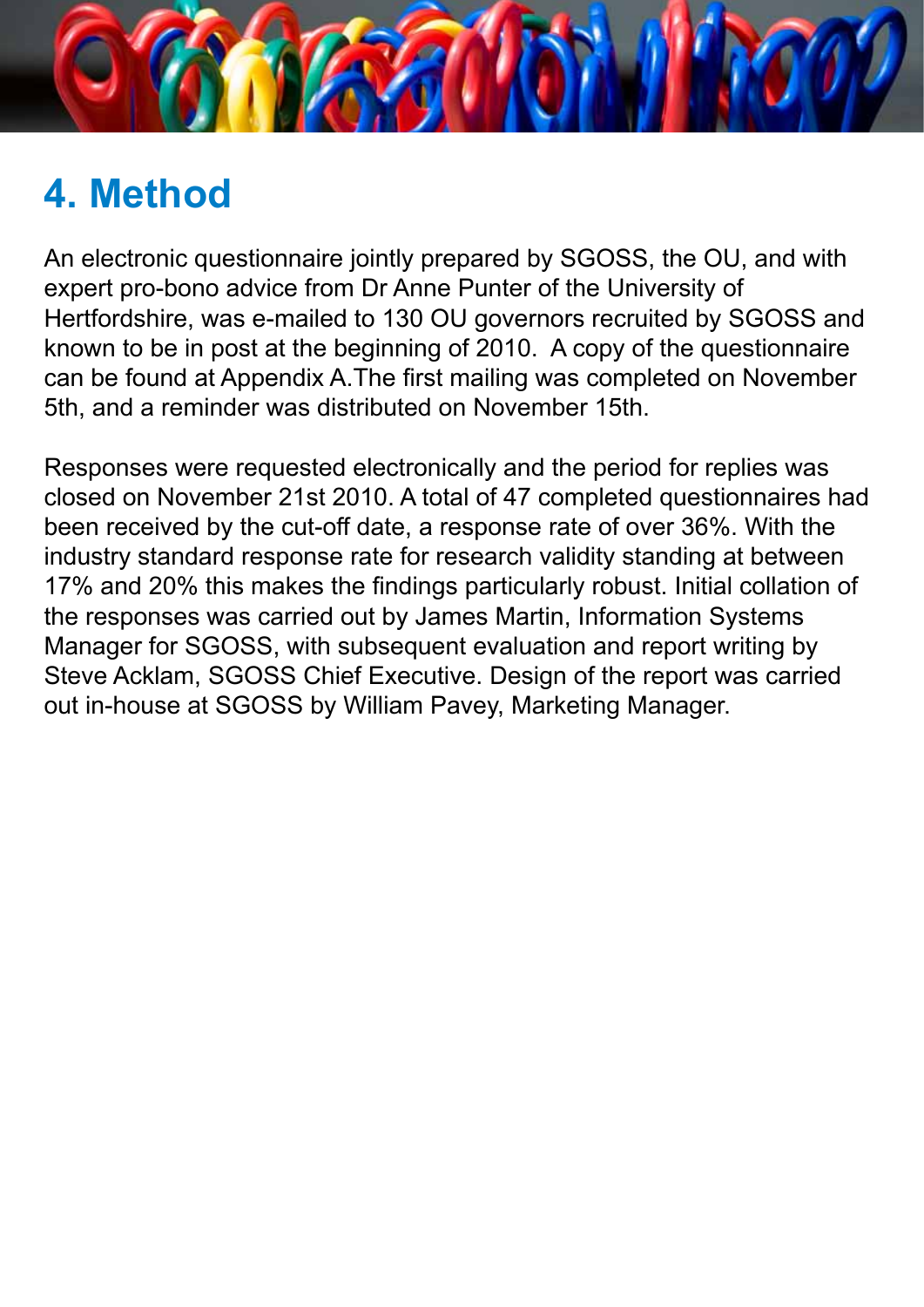

# **5. Findings in Detail**

### **5.1 What phase school are you a governor at? (Question 1)**

85% of those responding were governors at a Primary School and 15% at a Secondary School. This profile mirrors very closely the composition of the maintained school universe.



### **5.2 How long have you been a school governor? (Question 2)**

Recruitment by SGOSS through the OU has increased significantly over the past three years. It is unsurprising therefore that over 57% of respondents had been serving as a governor for less than 1 year; and the balance between 1 and 3 years.

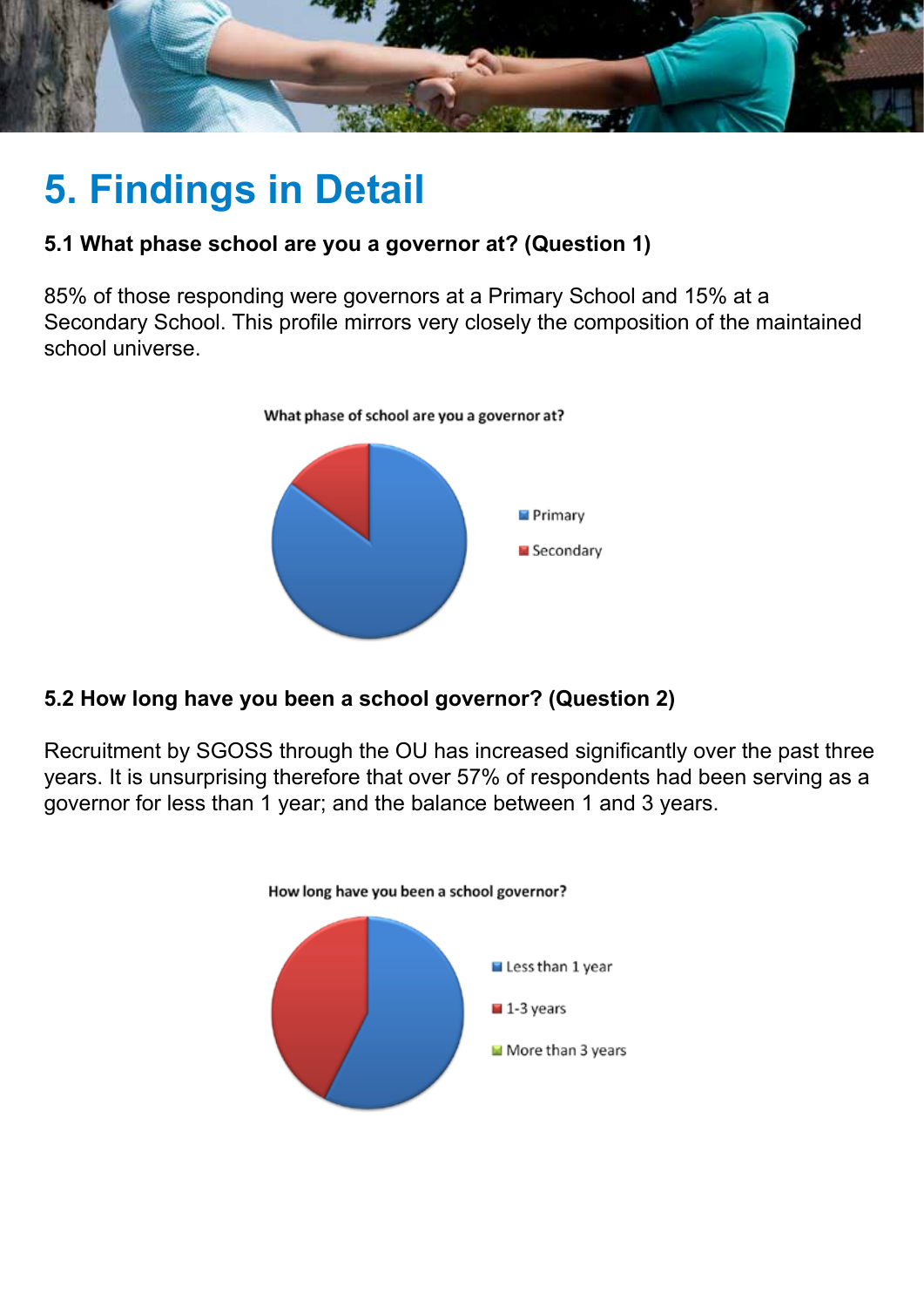

### **5.3 What was your biggest motivator in volunteering as a governor? (Question 3)**

Primarily altruistic reasons are the major motivators for OU governor volunteers. Almost 47% placed Giving something back to the community first, and a further 36% had been stimulated to volunteer by a desire to Improve children's education.

This level of commitment to making a difference to children's lives makes the OU governor cohort of particular importance. Others had recognised the opportunity that being a governor offers to develop new skills and build networks, had existing connections with local schools, or were interested in learning about primary education.



#### **5.4 What do you regard as your most significant contribution to date? (Question 4)**

There was a common view that the most significant contributions are to be made with respect to strategy, whether this is expressed as Long term planning (27.7%), Setting critical policies (17%) or Selecting the head/Holding the head teacher to account (19.1%). 25% of respondents provided individual suggestions and these can be found at Appendix B.

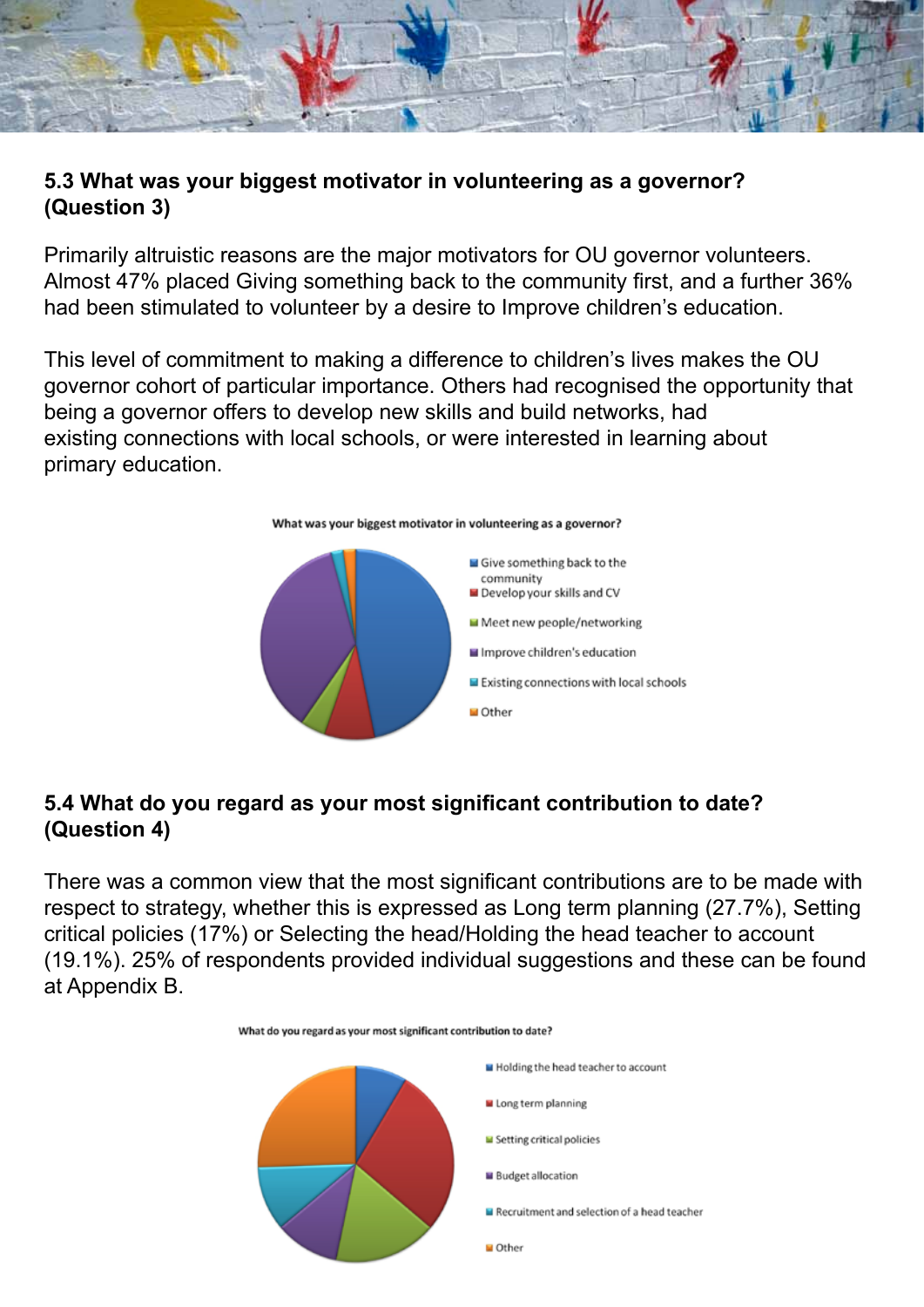

### **5.5 Is this a volunteering opportunity you would recommend to a friend and why? (Question 5)**

Over 93% responded in the affirmative, (Strongly Recommend 48.9%, Recommend 44.7%) supported by comments such as "It is interesting and enlightening if you are interested in education", "You always feel like you are contributing and there aren't enough governors", "It provides a great opportunity to pay something back to the community and participate in the well being of young people". For a comprehensive list of reasons, see Appendix C



#### **5.6 How did you rate the explanation of the role of a school governor you received before appointment? (Question 6)**

Almost 85% of respondents felt the explanation had been Excellent (6.5%), Good (47.8%) or Fair (30.4%). Among those who felt the pre-briefing was limited, the most common concerns related to the time commitment "What it means in practice and how much time is involved", and break-downs in effective customer care "I was sent a letter quite a while after applying which assigned me to a school as an LA governor. I didn't even know what an LA governor was!"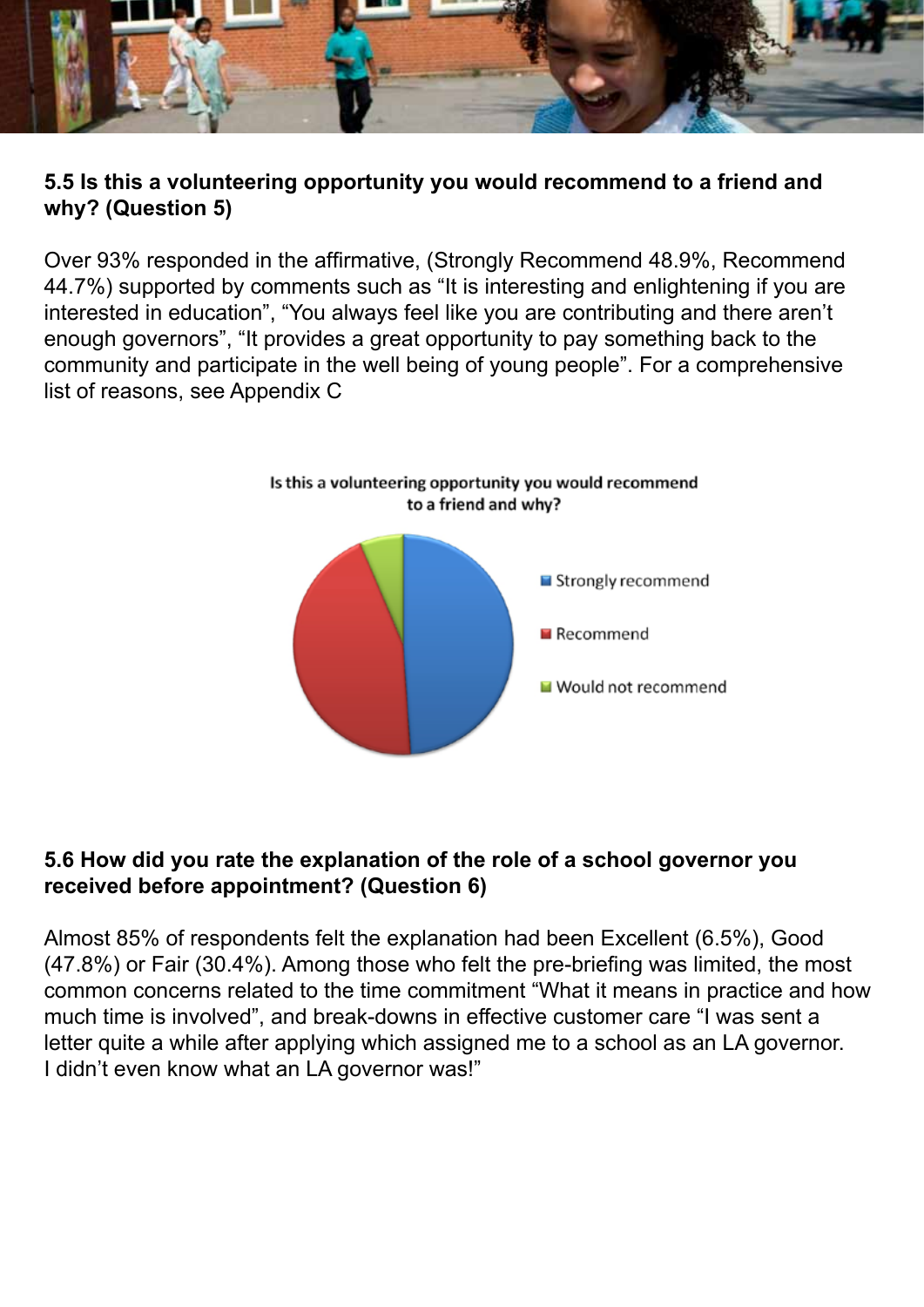#### **5.7 How do you rate your welcome / induction by your governing body? (Question 7)**

Over 95 % rated their welcome/induction as between Excellent and Fair, with over 77% rating it Excellent or Good. Reported issues centred on some degree of disorganisation within the governing body, and perhaps a lack of awareness among existing governors as to how best to welcome a newcomer. Where the induction worked well it worked very well, "I was given a governor's folder with all the information in it , as well as assigned to a buddy governor for extra induction". No one rated this initial experience as Poor. For a selection of individual views, see Appendix D.



#### **5.8 Is there anything that would have improved your induction as a school governor? (Question 8)**

Of 46 responses, 17 (37%) indicated that they had nothing to suggest, although in a number of instances this was because it was too early to tell, or they accepted that "Understanding of the role is something that happens over time and with practice". Of those making suggestions for improvement, a number focussed on the quality of the induction process itself, or the absence of an induction pack, and there was some support for the provision of a mentor or buddy.

There is also an indication that for some volunteers the opportunity they had to visit the school pre-appointment , or to talk to serving governors, either remotely or face-to-face had not been made clear to them, and they felt it was a 'gap' in their preparation. Details of the 29 proposed improvements can be found in Appendix E.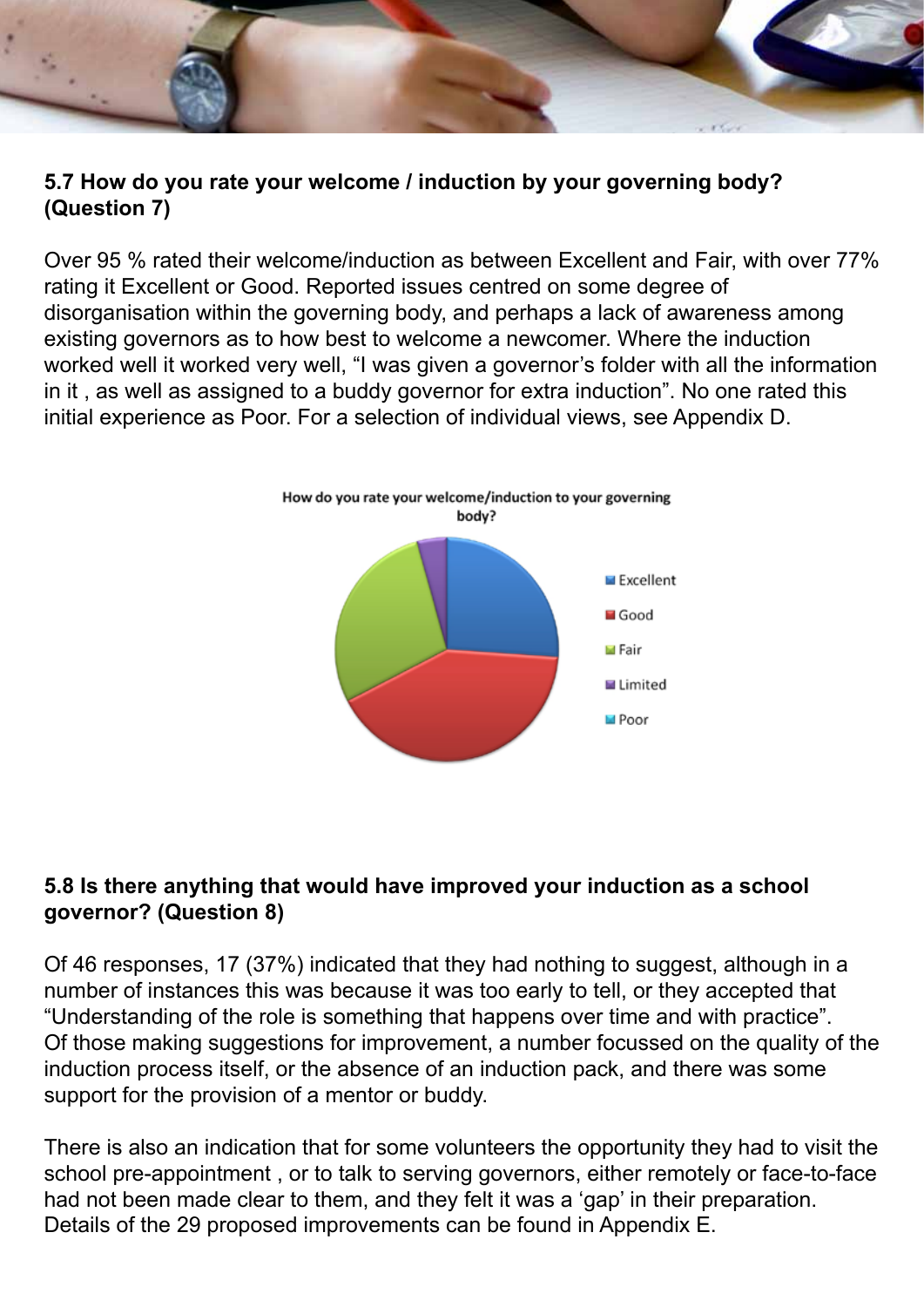

### **5.9 Have you ever received any training as a school governor? (Question 9)**

Almost 72% (33) of respondents had taken the opportunity to receive governor training.



#### **5.10 In which areas did you receive training? (Question 10)**

Of the 33 who had received training almost 94% had undergone some form of induction training. With regard to more specific inputs, 51.5% had received finance training and over 30% training on Child Protection. Other major topics covered included Personnel, Health and Safety and Safe Recruitment.

A number of individuals had also received specific training in areas such as Ofsted inspections and Head Teacher Performance Management, presumably necessitated by events within the school, or the responsibilities they were undertaking. Take up of training at this level reflects extremely favourably on the professionalism and commitment of OU volunteers. Details of these additional courses can be found at Appendix F.

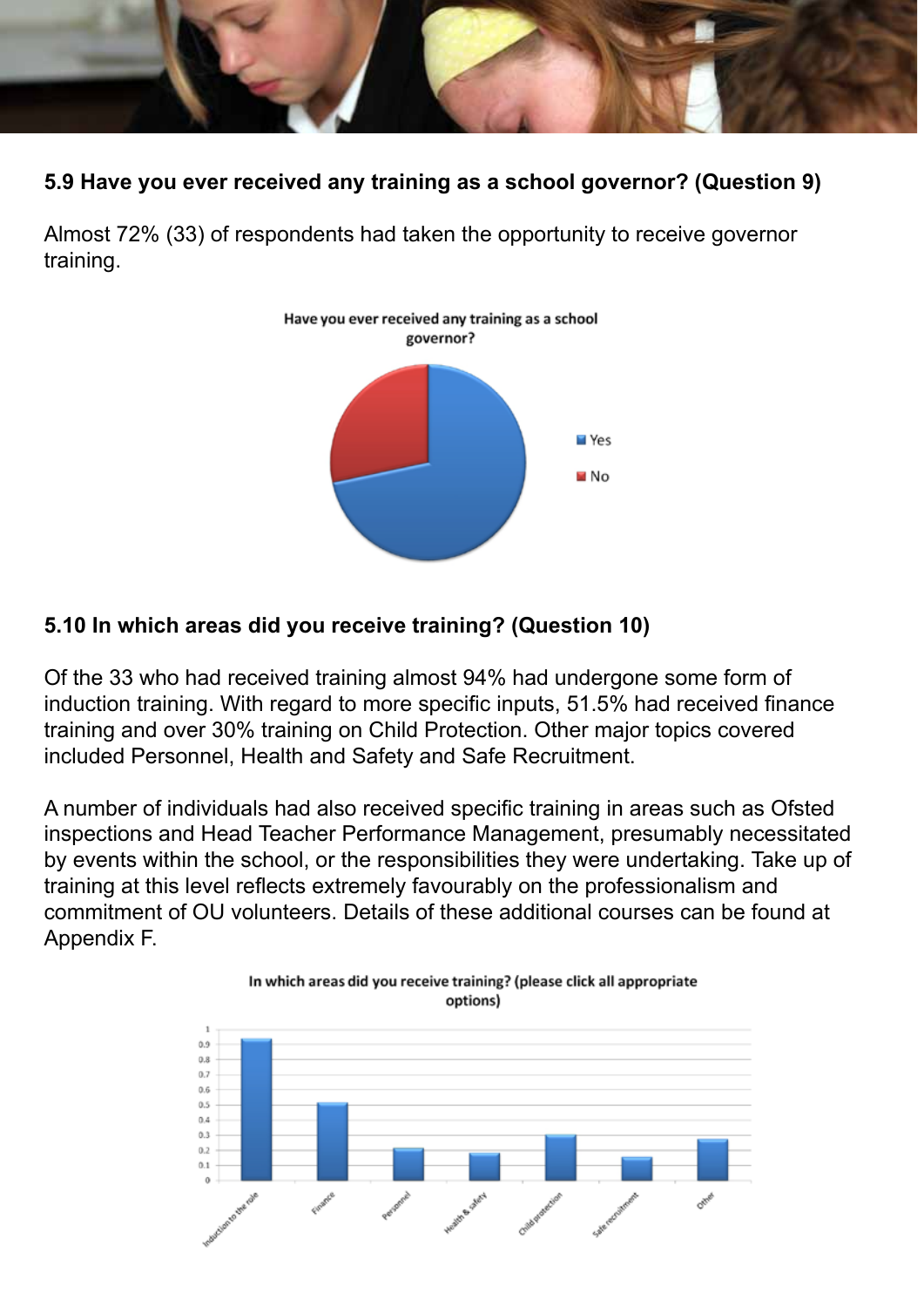$x12$ 

### **5.11 Who provided your training? (Question 11)**

Almost 91% of those undergoing training had received it face-to-face from the Local Authority, and only 9% had received it online.



### **5.12 How would you rate the effectiveness of this training? ( Question 12)**

Almost 90% of respondents rated the training Very Effective or Effective, with another 9% Not Sure, possibly because they had no reference points, or again it was too early to tell. Only 3% stated that the training they had received had been sub-standard (not effective) and while any comment of this nature is disappointing, the fact that the number of volunteers feeling this way was so small is very reassuring.

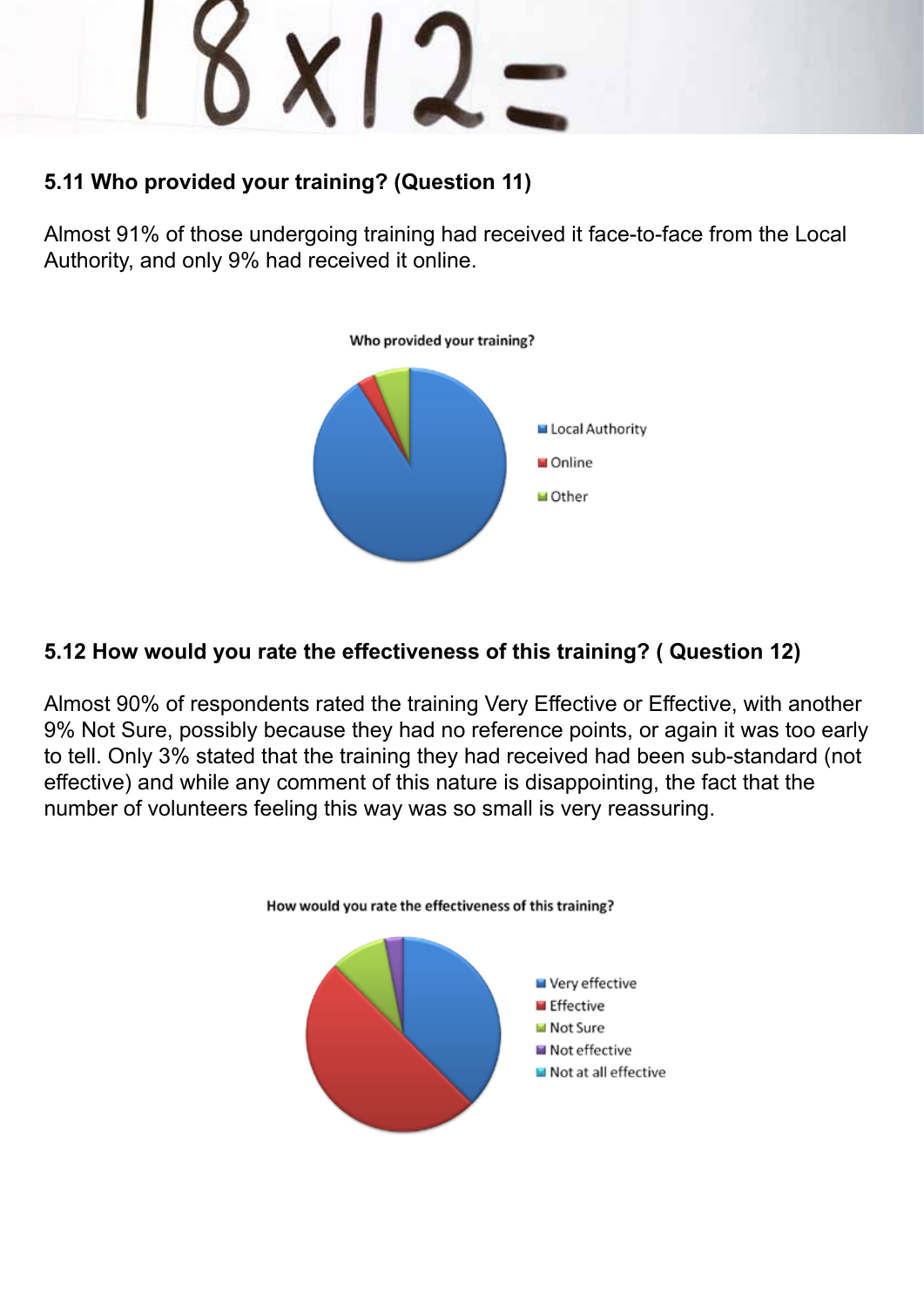

#### **5.13 Would your governing body benefit from additional training opportunities? (Question 13)**

For over 75% of those who responded the resounding answer is YES, with suggestions for the content of such training falling into two main areas.

With regard to more formulaic topics such as the roles and powers of governing bodies, legal responsibilities and legal status of different types of schools, the governor role on sub-committees, there is a wealth of printed information already available supported by the excellent publications of organisations such as the National Governors Association.

In other much more personal/individual areas such as assessing (own) performance, developing strategy and general team building, how to be more involved and more proactive, the provision is not as easy to identify, and may give the OU something to consider. The 23 specific suggestions for improvement can be found in Appendix G.



### **5.14 What is your connection with the Open University? (Question 14)**

The spread of connections shows an interesting split of almost 50% current students, 24% past students and 28% staff members, where the latter percentage is particularly noteworthy. The spilt across academic disciplines is equally interesting with almost equal proportions of humanities and science/commerce based qualifications and aspirations.

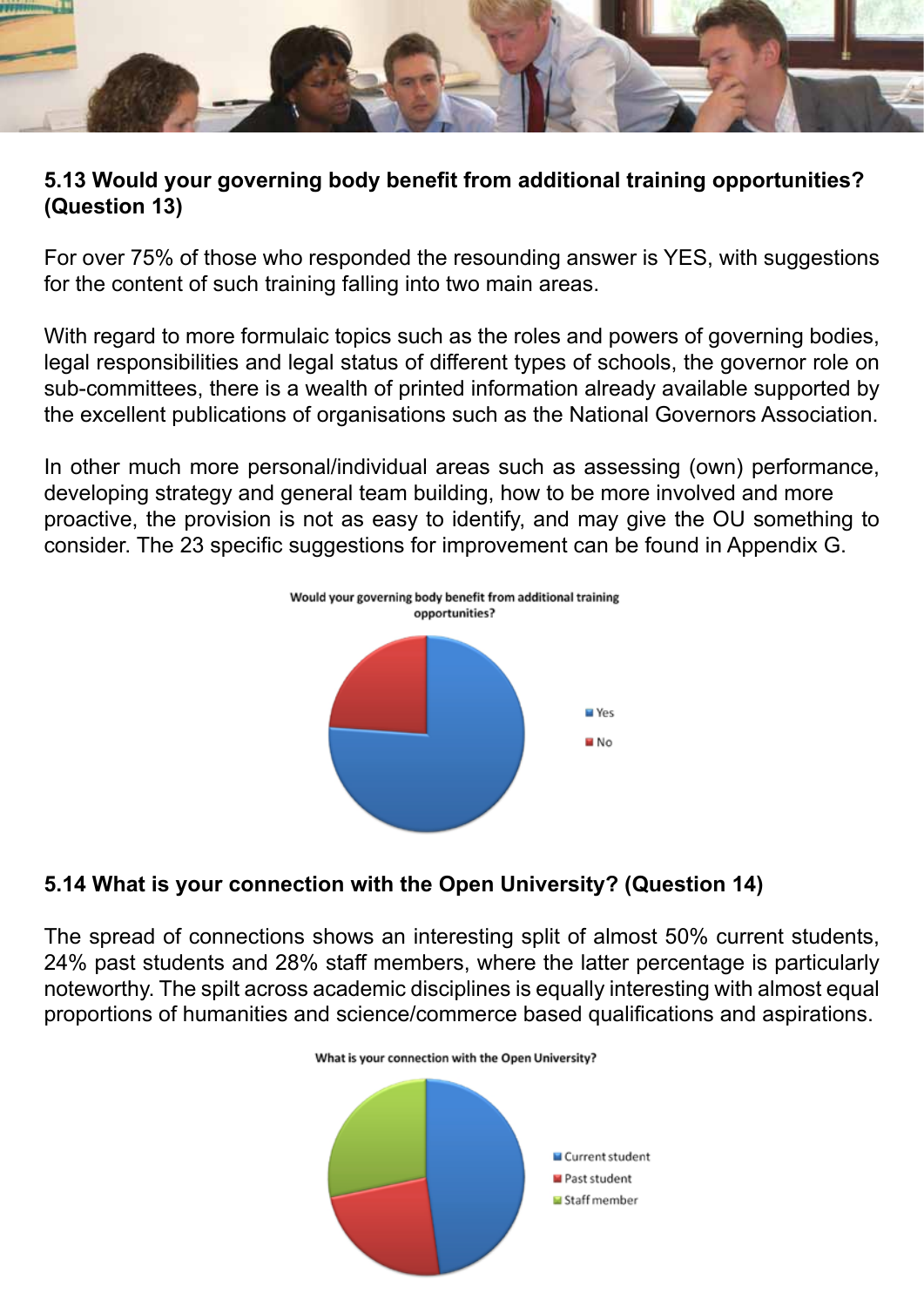

### **5.15 Would you be willing to provide a case study?**

We are delighted that 17 respondents offered to provide case studies if asked, and SGOSS is very grateful for this.

### **6. Conclusions and Recommendations**

**C1** School Governance as a volunteering opportunity appeals to a wide cross-section of the OU population, and volunteers from within the OU take their involvement extremely seriously.

**R1** SGOSS and the OU should explore options to develop their partnership with the aim of encouraging more volunteers, particularly in areas, or for specific schools, where the needs are greatest.

**R2** To maximise the contribution that OU volunteers can make and minimise their concerns, SGOSS and the OU should co-operate in the production of an internal briefing pack that addresses issues such as time commitment, governor categories, and the process from application to appointment.

**C2** While existing training provision is generally viewed as valuable and of a good standard, there is an overwhelming perception that governing bodies could benefit from additional training.

**R1** Working together SGOSS and the OU should ensure that OU governor volunteers have access to existing high quality briefing materials addressing issues such as roles and powers of governing bodies, legal status of different types of schools. Where such material does not exist or fulfill the perceived need, consideration should be given to its provision.

**R2** The OU should consider the feasibility of providing training and or materials that would assist their governor volunteers in areas such as assessing performance, strategy development and team building, and how to be more involved. SGOSS suggests that such facilities could have a broader relevance than just for school governance.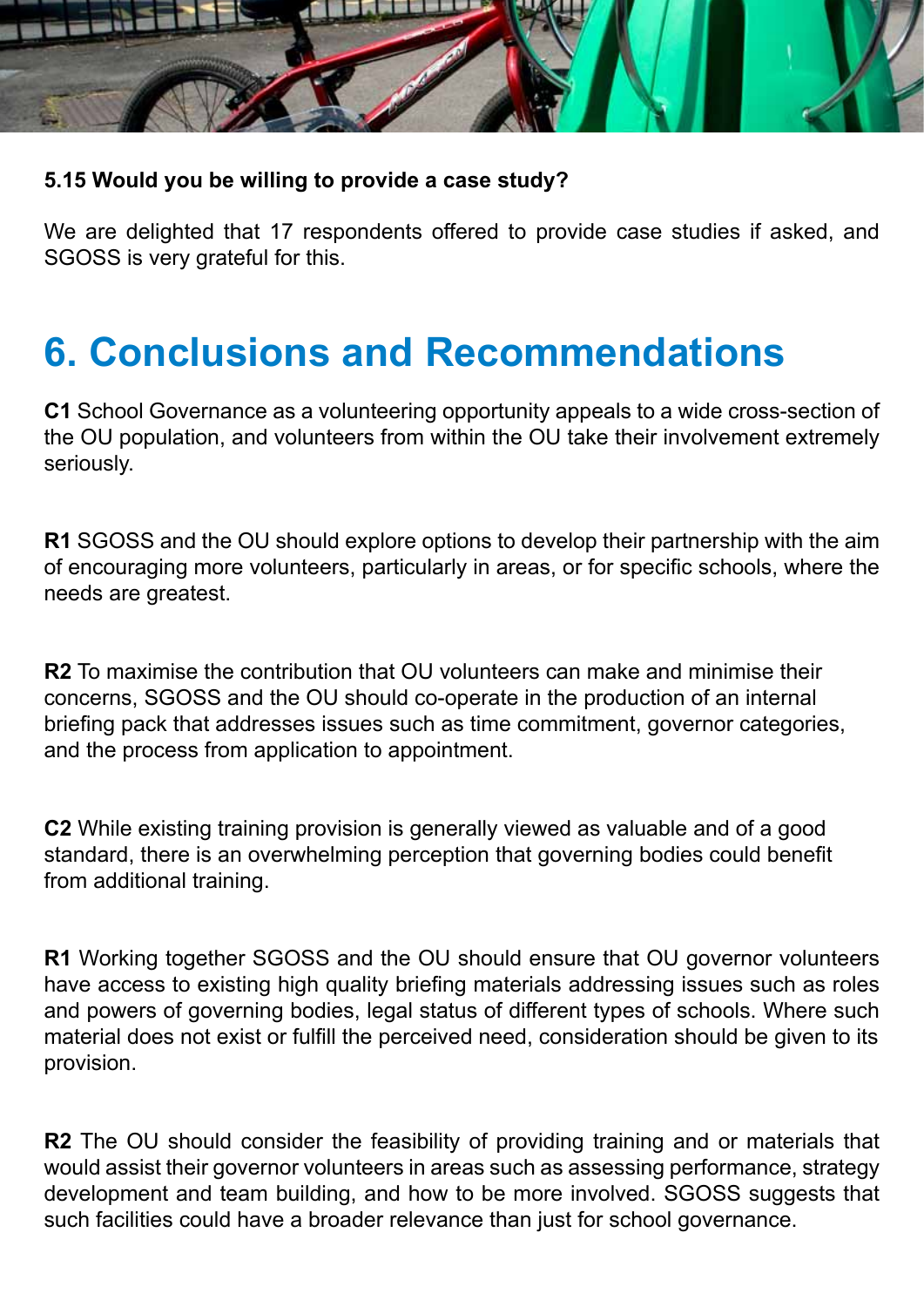

### **7. Appendices A- G**

### **Appendix A**

A survey from the Open University and the School Governors' One-Stop.

**Part 1- Being a School Governor.** Some general questions about your experience of being a school governor.

### **1.** What phase of school are you a governor at?



#### 2. How long have you been a school governor?

| Less than 1 year  |  |
|-------------------|--|
| $1-3$ years       |  |
| More than 3 years |  |

#### 3. What was your biggest motivator in volunteering as a governor?

| Give something back to the community    |  |
|-----------------------------------------|--|
| Develop your skills and CV              |  |
| Meet new people/networking              |  |
| Improve children's education            |  |
| Existing connections with local schools |  |
| Other<br>If other please specify        |  |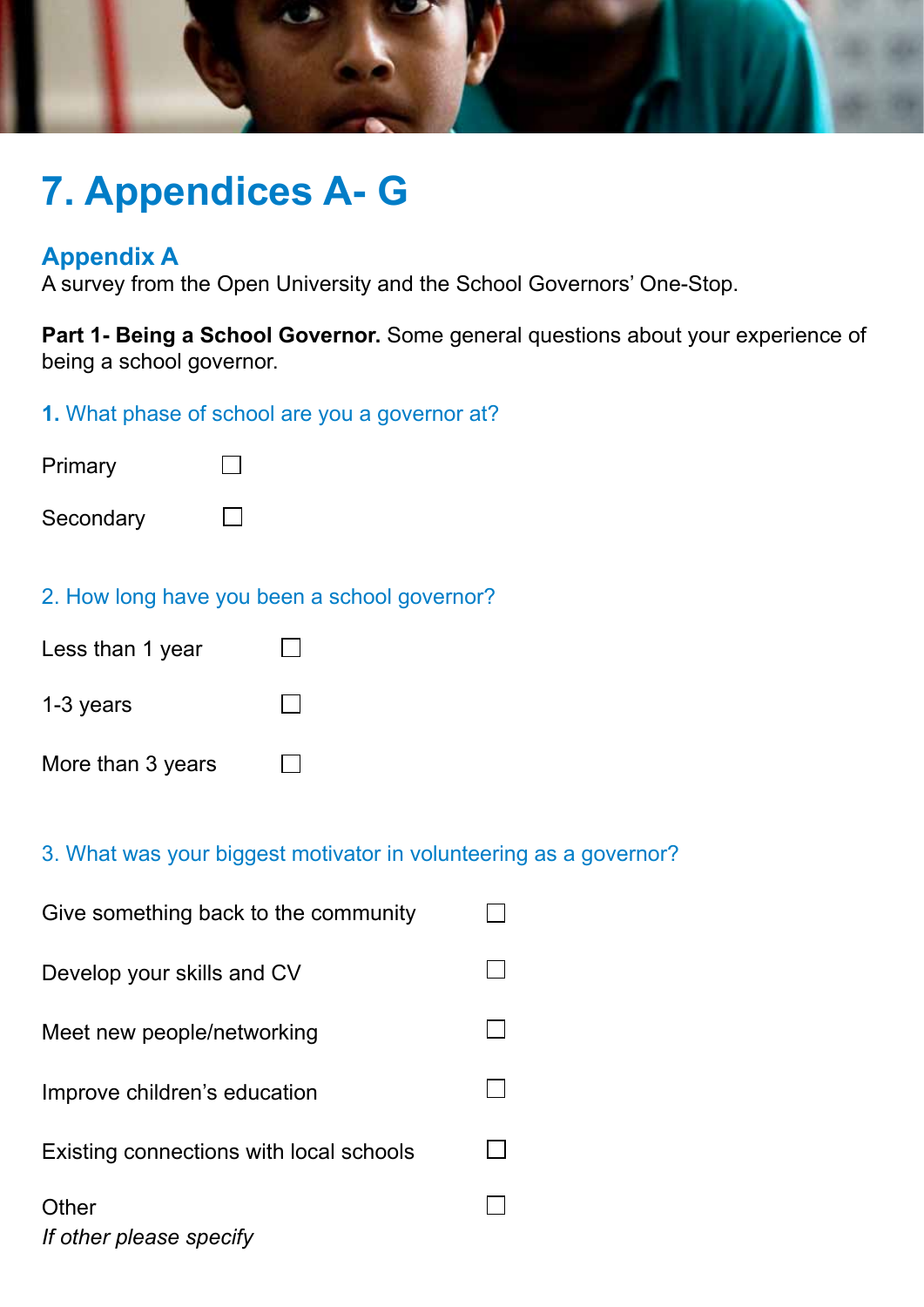

### **4.** What do you regard as your most significant contribution to date?

| Holding the head teacher to account         |  |
|---------------------------------------------|--|
| Long term planning                          |  |
| Setting critical policies                   |  |
| <b>Budget allocation</b>                    |  |
| Recruitment and selection of a head teacher |  |
| Other                                       |  |
| If other please specify                     |  |

### 5. Is this a volunteering opportunity you would recommend to a friend and why?

| Strongly recommend     |  |
|------------------------|--|
| Recommend              |  |
| Would not recommend    |  |
| Please provide reasons |  |

#### **Part 2- Induction**

Some questions evaluating the effectiveness of your induction as a school governor.

6. How do you rate the explanation of the role of a school governor you received before appointment?

| <b>Excellent</b> |  |
|------------------|--|
| Good             |  |
| Fair             |  |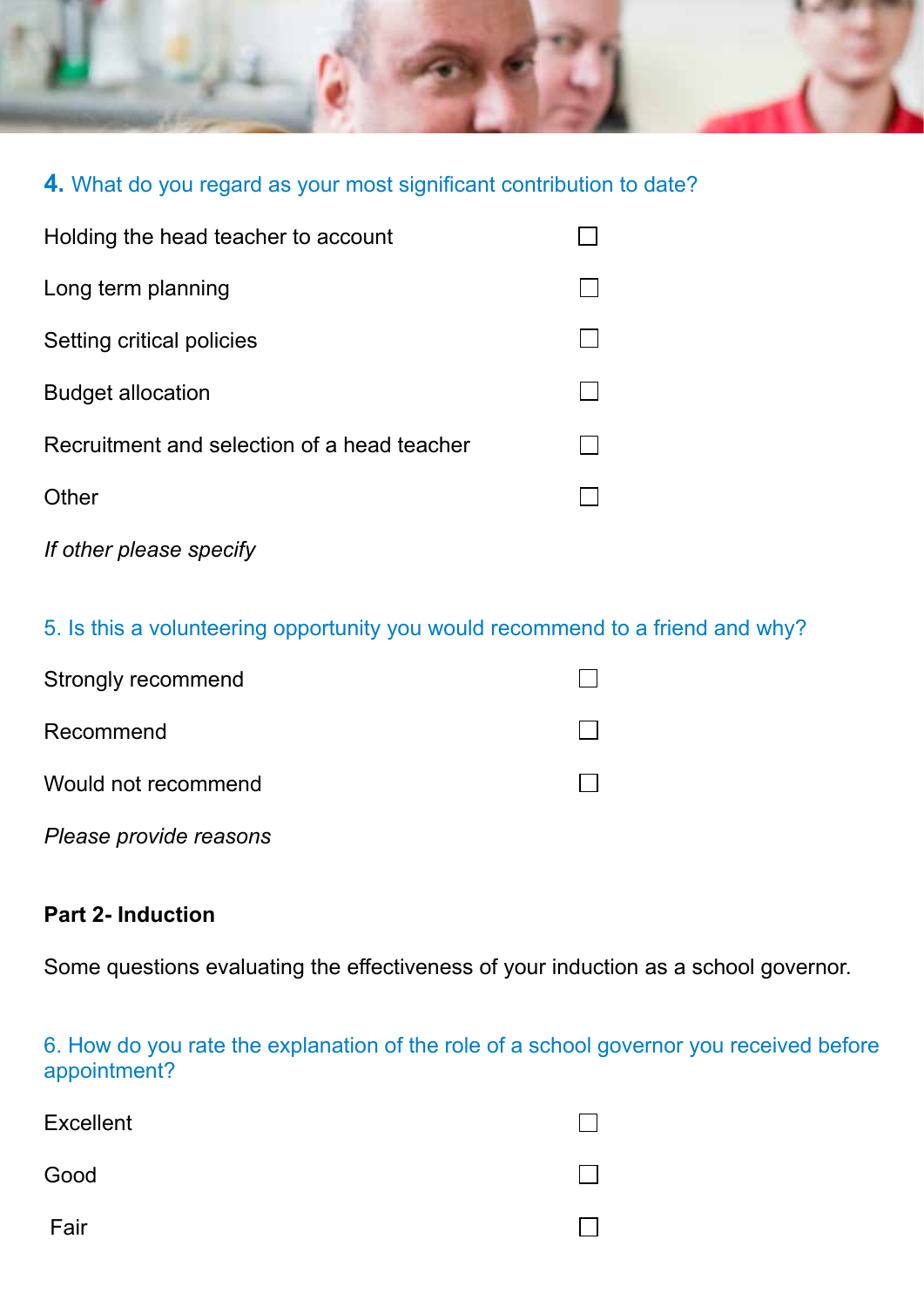| Limited | $\perp$ |  |
|---------|---------|--|
| Poor    | П       |  |

*Please explain what, if anything, could have been improved*

7. How do you rate your welcome/induction to your governing body?

| <b>Excellent</b> |  |
|------------------|--|
| Good             |  |
| Fair             |  |
| Limited          |  |
| Poor             |  |

*Please expand where appropriate*

8. Is there anything that would have improved your induction as a school governor?

*Please explain.*

### **Part 3- Training**

Some questions evaluating any school governor training you may have undertaken and how this might have been improved.

9. Have you ever received any training as a school governor?

Yes

### П

No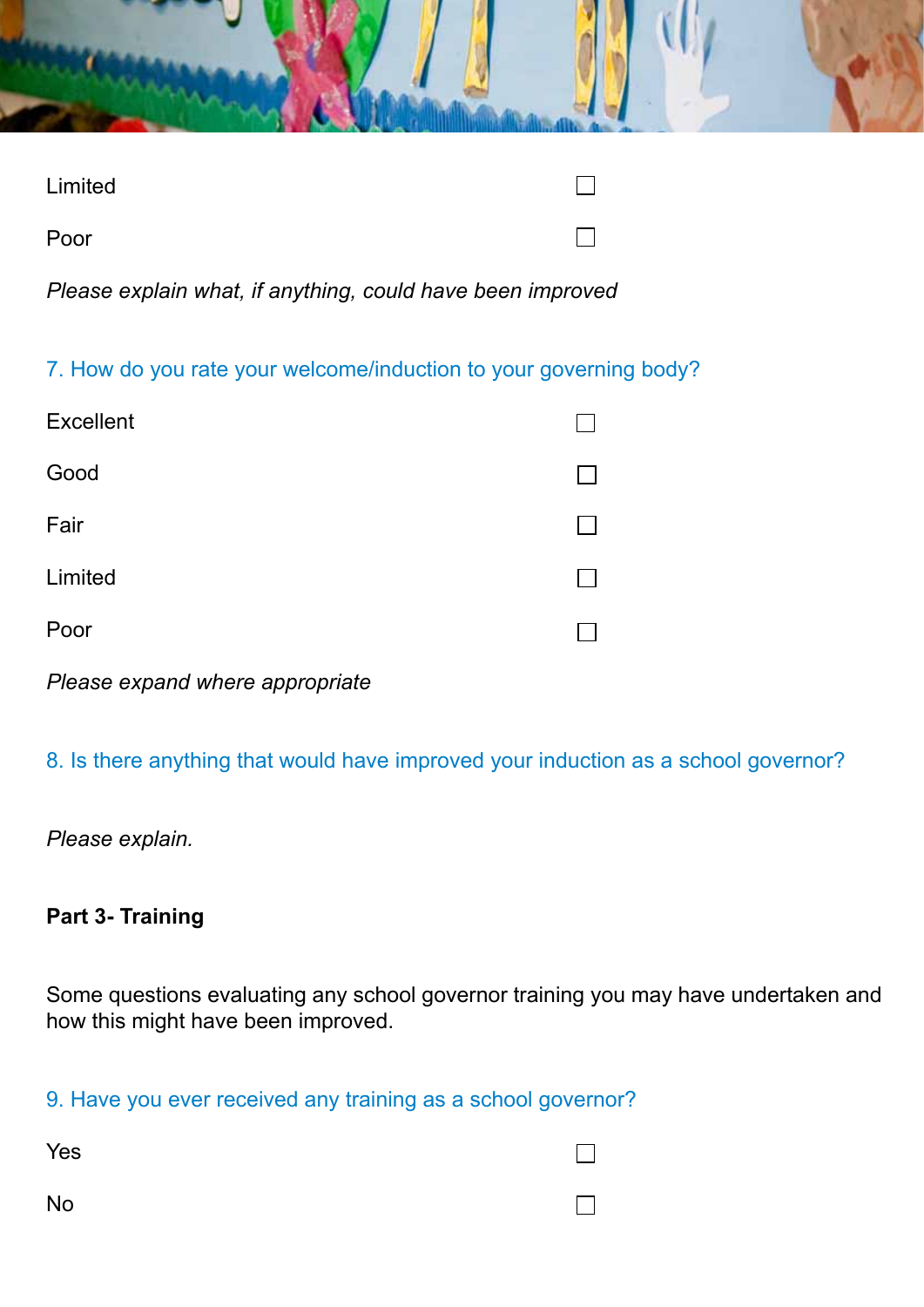

 $\Box$ 

 $\Box$ 

 $\Box$ 

### **10.** In which areas did you receive training? (please click all appropriate options)

| Induction to the role                                      |  |
|------------------------------------------------------------|--|
| Finance                                                    |  |
| Personnel                                                  |  |
| Health & Safety                                            |  |
| <b>Child Protection</b>                                    |  |
| <b>Safe Recruitment</b>                                    |  |
| Other                                                      |  |
| If other please specify                                    |  |
| 11. Who provided your training?                            |  |
| <b>Local Authority</b>                                     |  |
| Online                                                     |  |
| Other                                                      |  |
| If other please specify                                    |  |
| 12. How would you rate the effectiveness of this training? |  |
| <b>Very Effective</b>                                      |  |
| <b>Effective</b>                                           |  |

Not Sure

Not Effective

Not At All Effective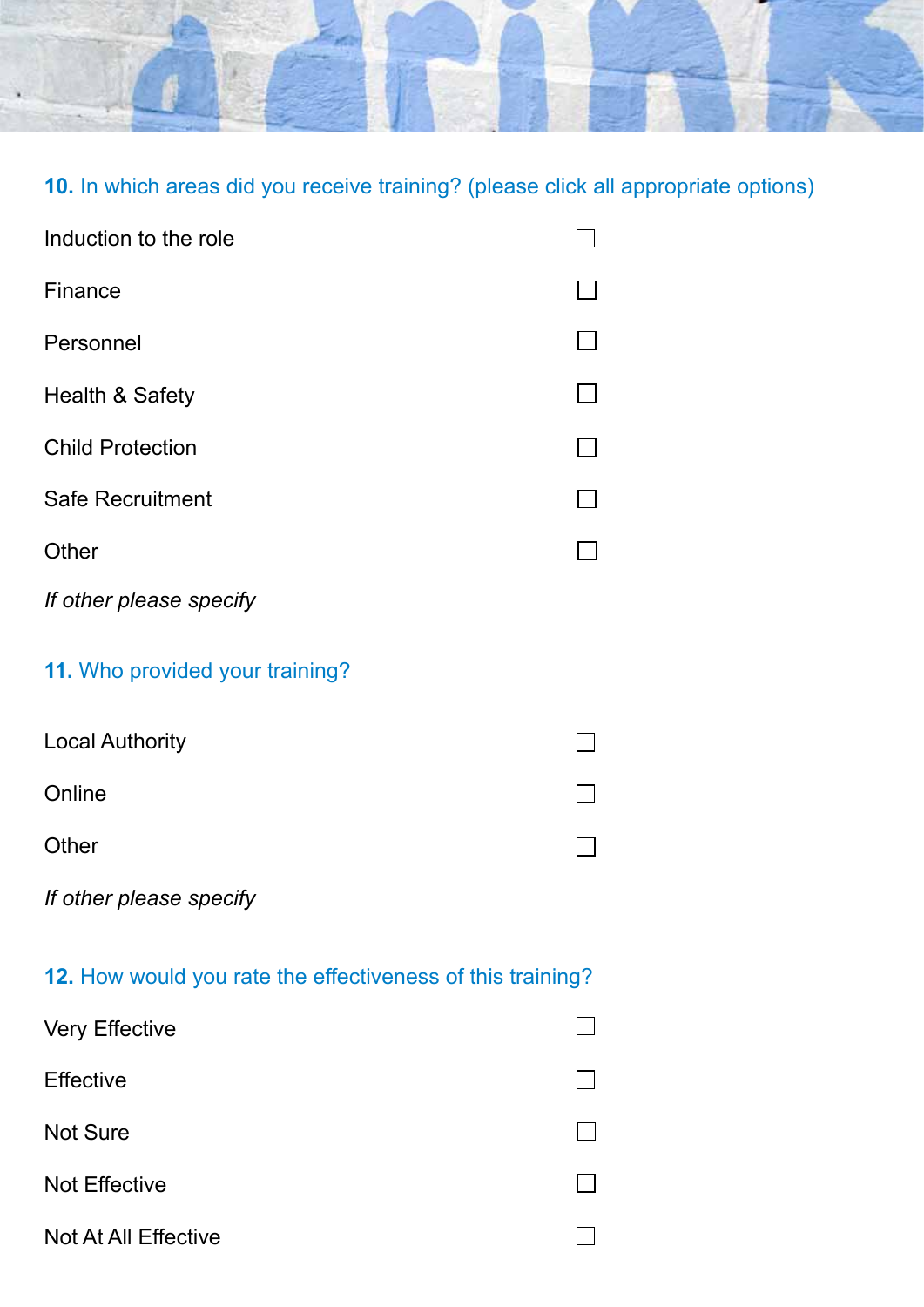

**13.** Would your governing body benefit from additional training opportunities?

No

 $\Box$ 

 $\Box$ 

*If so, please specify in which areas (e.g. legal issues/specific issues relating to education agenda)*

### **Some further information.**

|  |  |  |  |  |  | 14. What is your connection with the Open University? |
|--|--|--|--|--|--|-------------------------------------------------------|
|--|--|--|--|--|--|-------------------------------------------------------|

Current Student

Past Student

Staff Member

*If a current or past student please detail subject studied or qualification achieved.*

### **Appendix B**

### **If other please specify**

- 1. Helping to bring the school out of special measures.
- 2. Sitting on committees, but still finding my feet with being able to provide meaningful input.
- 3. Community Cohesion.
- 4. Bringing outside contacts into the school, and helping to firm up policies for governors.
- 5. Acting as a "Critical Friend".
- 6. Serving on a complaint's procedure panel.
- 7. Taking over as chair.
- 8. Offering early years support.
- 9. Appointment of acting head teacher when substantive appointee left abruptly.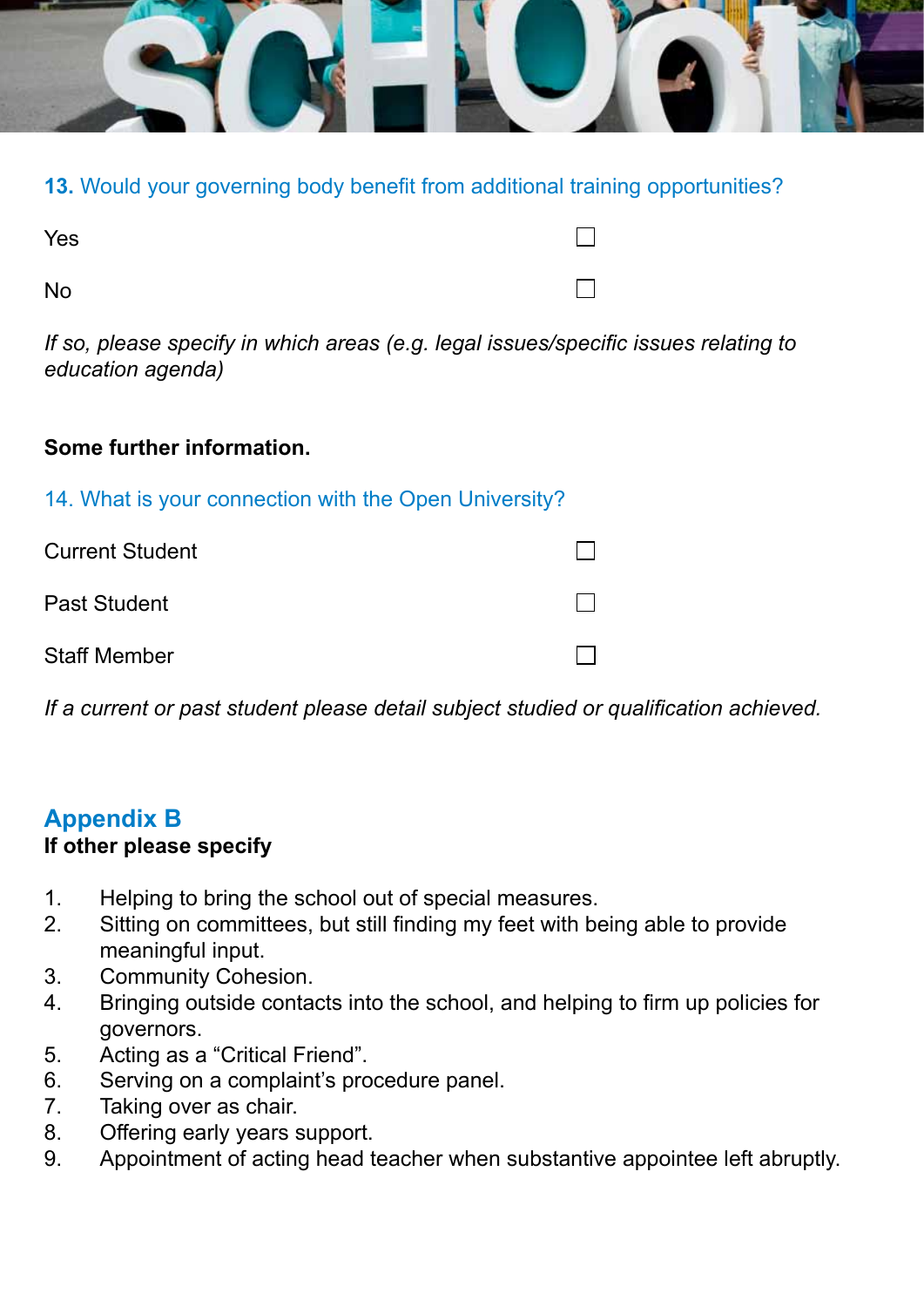

### **Appendix C Please provide reasons**

- 1. Self gratification.
- 2. It really helps you understand how schools operate, and gives an indication of the expectations imposed on them.
- 3. To provide the education system with support which is so desperately needed. Chlldren need the best education, and we as a community can contribute to the school's success.
- 4. It's very fulfilling because you feel like you are making a difference to something that matters (children's education). Plus you are working as part of a team, all with the same level of commitment to getting things right.
- 5. Helps you understand the complexities of running a school and strain staff are under. It also helps to give something back to the community and use my knowledge and experience to enhance the school.
- 6. Great training, and feeling of fulfilment.
- 7. It would depend on the person and what they were looking for. For me it was about becoming a part of the community I had recently moved into.
- 8. Helps you learn how schools are run, or not run, and what obstacles can get in the way.
- 9. A good education system is essential to a society's future and, therefore, it is important that all sections of society give support to the development of future generations. Being a governor is an important part of this process.
- 10. Because you really feel you are part of the school and your views do count in the planning of the school.
- 11. In order for the person to contribute positively to a child's life it helps to know more about how school functions.
- 12. None of my friends are interested in education.
- 13. Education is a gift that should be appreciated and developed; it is the door for a fulfilling adult life.
- 14. There is a feeling of doing something worthwhile within the community and being part of education which is important especially within the primary school age where a good education begins.
- 15. Most rewarding, but hard work if you have major changes occurring within the school.
- 16. Great to be involved with other communities and to use your expertise for the good of others.
- 17. You always feel like you're contributing, and there aren't enough governors.
- 18. It is rewarding to know that our children's future is taken care of. This can be achieved by all of us working together with the school staff and local authority to ensure that the children have the education and safe guarding they need.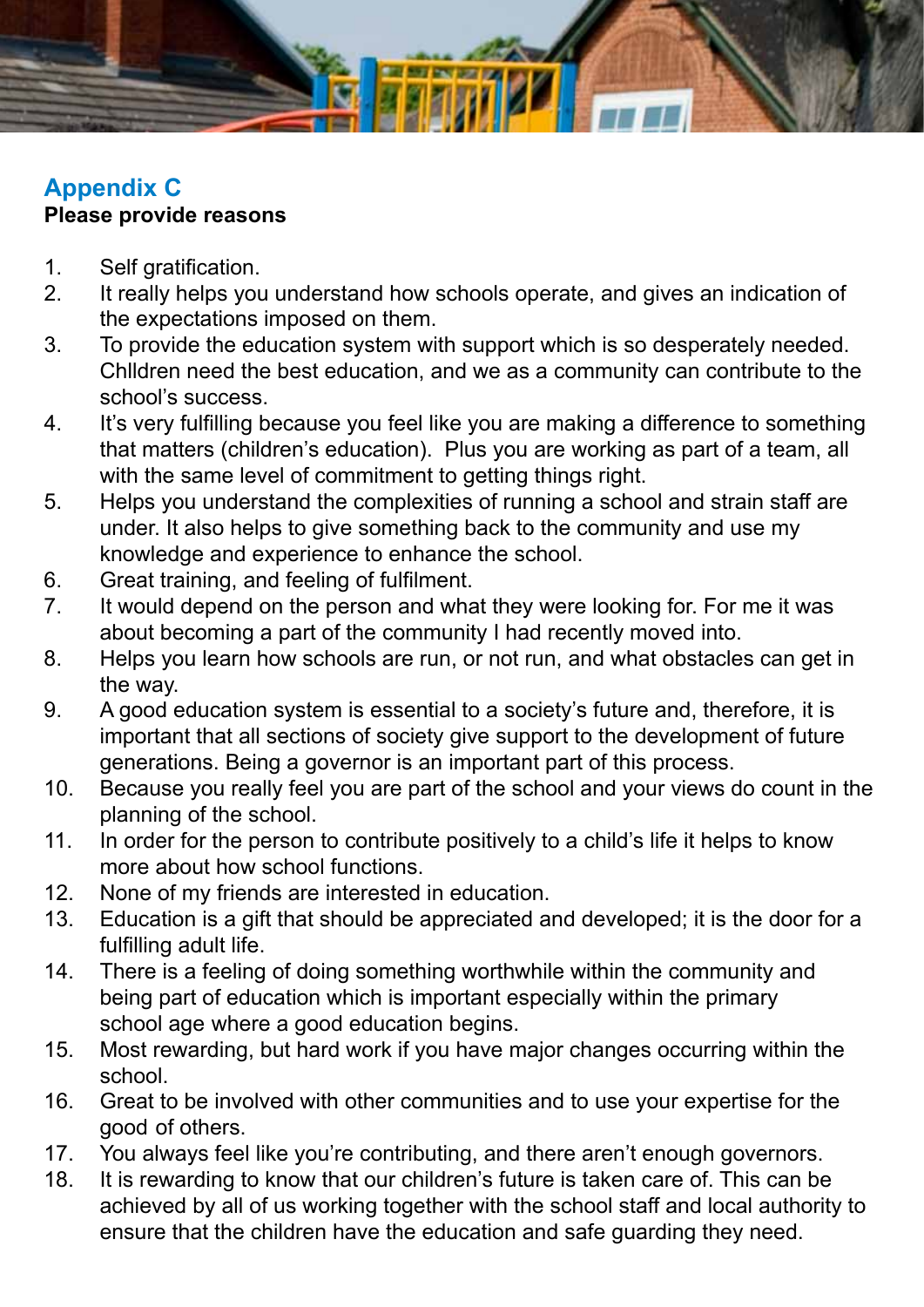

- 19. Making a contribution to local community.
- 20. It is interesting and enlightening if you are interested in education.
- 21. Too early to recommend.
- 22. Contributing to community, influencing local education, teamworking.
- 23. It helps you to improve your network and also your leadership skills.
- 24. It's important that schools are held to account particularly by future employers and higher education professionals.
- 25. Interesting and challenging role.
- 26. A good volunteering opportunity to give something back to the community.
- 27. If someone had an interest in the education of children and wanted to contribute.
- 28. Giving input and support.
- 29. Meeting times can be difficult but the role is very rewarding.
- 30. It is educative and also leads to social development ,especially of children.
- 31. I would recommend to anyone who was interested in education not just 'anyone'.
- 32. It provides a great opportunity to pay back something to the community, and participate directly in the well being of young people.

### **Appendix D**

### **Please expand where appropriate**

- 1. The courses available are excellent and highly recommended.
- 2. I attended the first meeting and was introduced by the Chair to the governors who have been part of the governing body for several years. It could have been better, but I am confident that in this academic year I will become comfortable.
- 3. Everyone was very friendly but no-one asked me what my background was so I felt people didn't really know who I was and what I could bring to the governing body.
- 4. A little dis-organised, but OK.
- 5. I was given a Governor's folder with all the information in it, as well as assigned to a 'buddy' governor for extra induction.
- 6. Induction courses were excellent. My previous knowledge of education had been limited to my own.
- 7. The headteacher was very welcoming but the exisitng governors weren't particularly friendly - I had to make the effort.
- 8. No induction pack was provided.
- 9. The GB was quite disorganised.
- 10. Training sessions run by Leicester City were really helpful.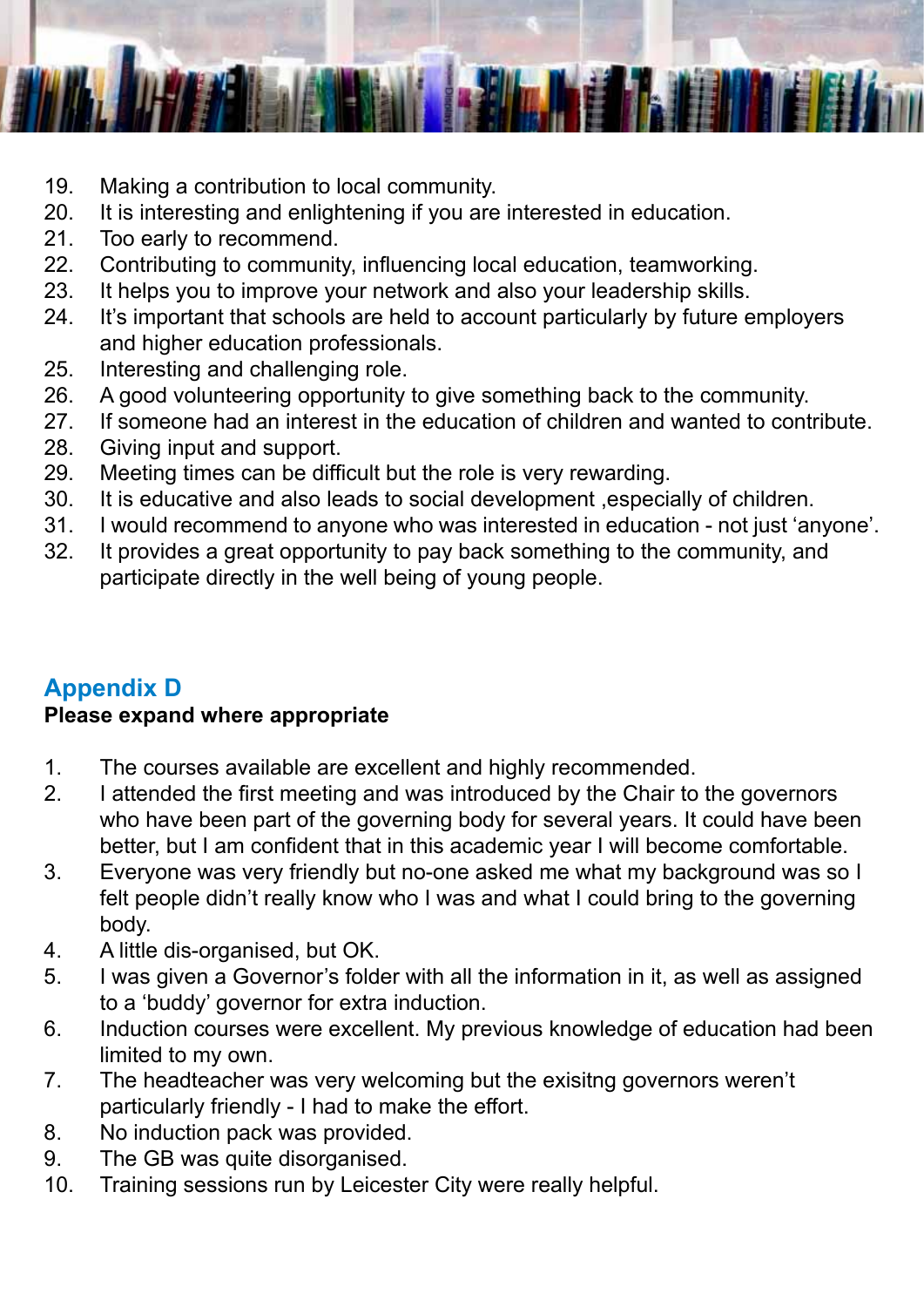### **Appendix E Response Text**

- 1. Not really, but spending a few days in the school to see how it operates is beneficial.
- 2. Yes. One suggestion would be to introduce the new governor to the school teachers and pupils during school time. This will give the new governor a better understanding of the school and how it works. It would also be useful for governors to have a short session with each class to hear views (positive and negative) from students directly as this may not always be noticeable at governor's meetings.
- 3. Perhaps an on-line forum for governors so that those new can ask questions and share their governing experience when they can't manage to make face to face meetings due to other commitments. It would have helped me immensely to know what the experience of other governors was at other schools.
- 4. A course prior to starting to learn commonly used jargon, buzz words etc. Also what the local authority envisage a governor should do.
- 5. A visit to the school would have been nice.
- 6. An explanation from an existing govenor, as well as better explanatory literature before the appointment started.
- 7. Lots of things. We are not paid and not trained unless we volunteer for training (which is not complursory).
- 8. A meeting with the chair and head teacher together before the first governors meeting.
- 9. Clearer explanation of duties.
- 10. Maybe more time to acquaint new governors to the role.
- 11. A warning about the hours!
- 12. I'm producing an induction pack for the school and a policy for induction as a result of my experience. I have been made very welcome at the school since the initial issues.
- 13. Should have done the LA Induction course sooner.
- 14. My induction was good. I also learned a lot from the training I received.
- 15. There was no specific governor appointed to help new governors and no induction pack.
- 16. More support in relation to the individual school.
- 17. Being assigned a buddy?
- 18. Maybe getting more involved with primary sectors only.
- 19. Receiving minutes and agenda in advance of the first meeting would have helped.
- 20. A well organised introduction pack.
- 21. A pack of key documentation.
- 22. Too many to list.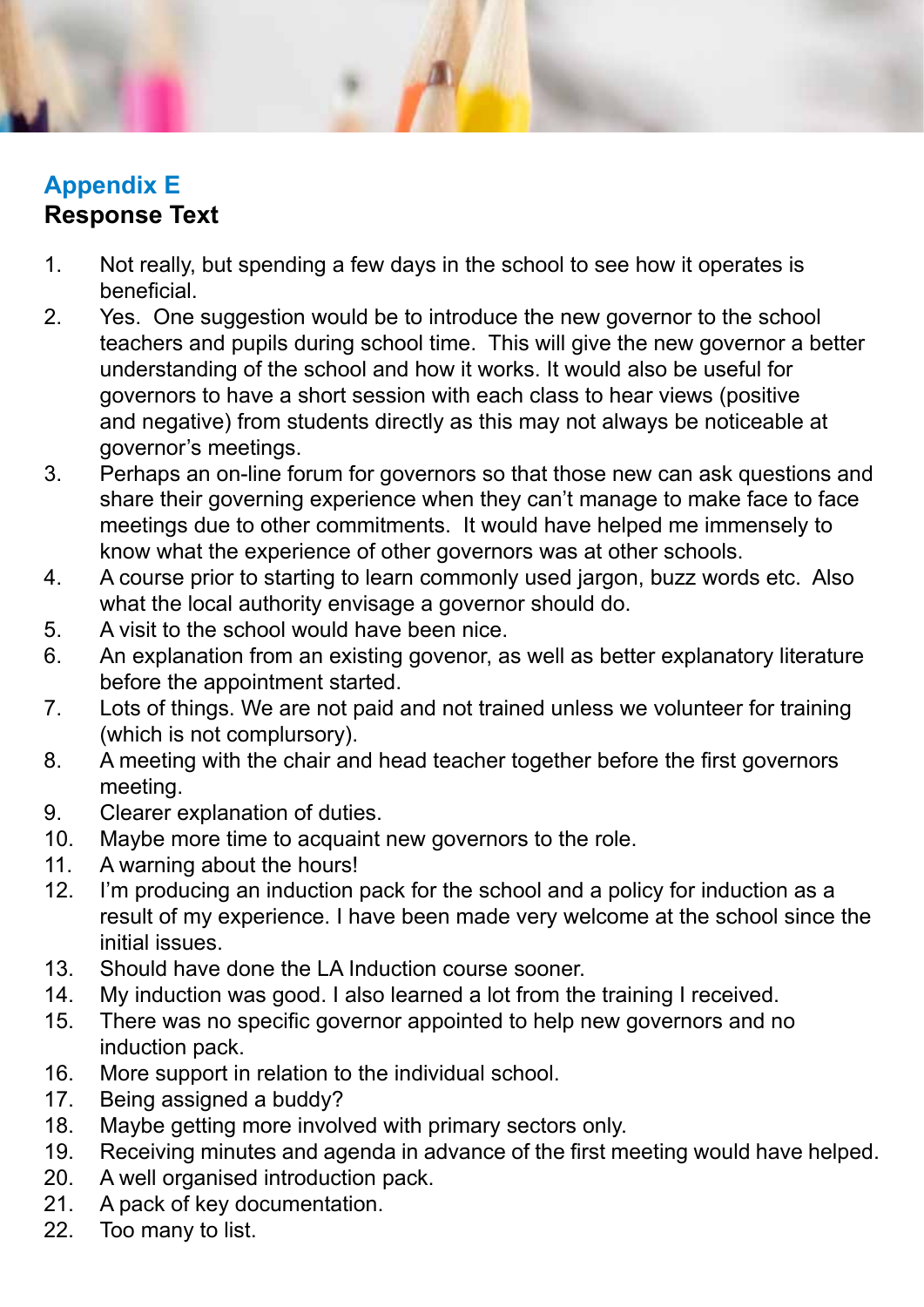

- 23. An induction pack, provision of mentor.
- 24. I did not have an induction.
- 25. The quality of the induction day was questionable.
- 26. A more generic outline before in depth induction!
- 27. Perhaps some of the Governor Induction Course as a document that can be given to new governors before they go on the courses.
- 28. Fellow governors that understood not everyone can spend all day in the school.
- 29. Greater discussion and involvement of those at development sessions, less being "talked at".

### **Appendix F**

### **If other please specify**

- 1. Self Assessment
- 2. CfBT Governors Foundation Courses Module1: Roles & Responsibilities, 2& 3: Governors and School Improvement & 4: Resource Management
- 3. Special Eduation Needs, Head Teacher's Performance
- 4. Preparing for an OFSTED inspection
- 5. Youth Matters New Ofsted Framework
- 6. Performance Management FMSiS for Govs
- 7. Head teacher performance
- 8. School visits and their purpose
- 9. Community cohesion

### **Appendix G**

### **If so, please specify in which areas (e.g. legal issues/specific issues relating to education agenda)**

- 1. I think so, but am not sure as I am still fairly new to this role. I have had training in Safeguarding Children, Classroom Management and work/teach at a language supplementary school and have a good understanding of issues.
- 2. I would have like to receive some training on the school inspection process.
- 3. Our body needs to challenge the school more.
- 4. On-going training, whether in a new area or as a refresher, is important. The online support through Modern Governor modules is extremely useful.
- 5. I believe everyone can benefit from training.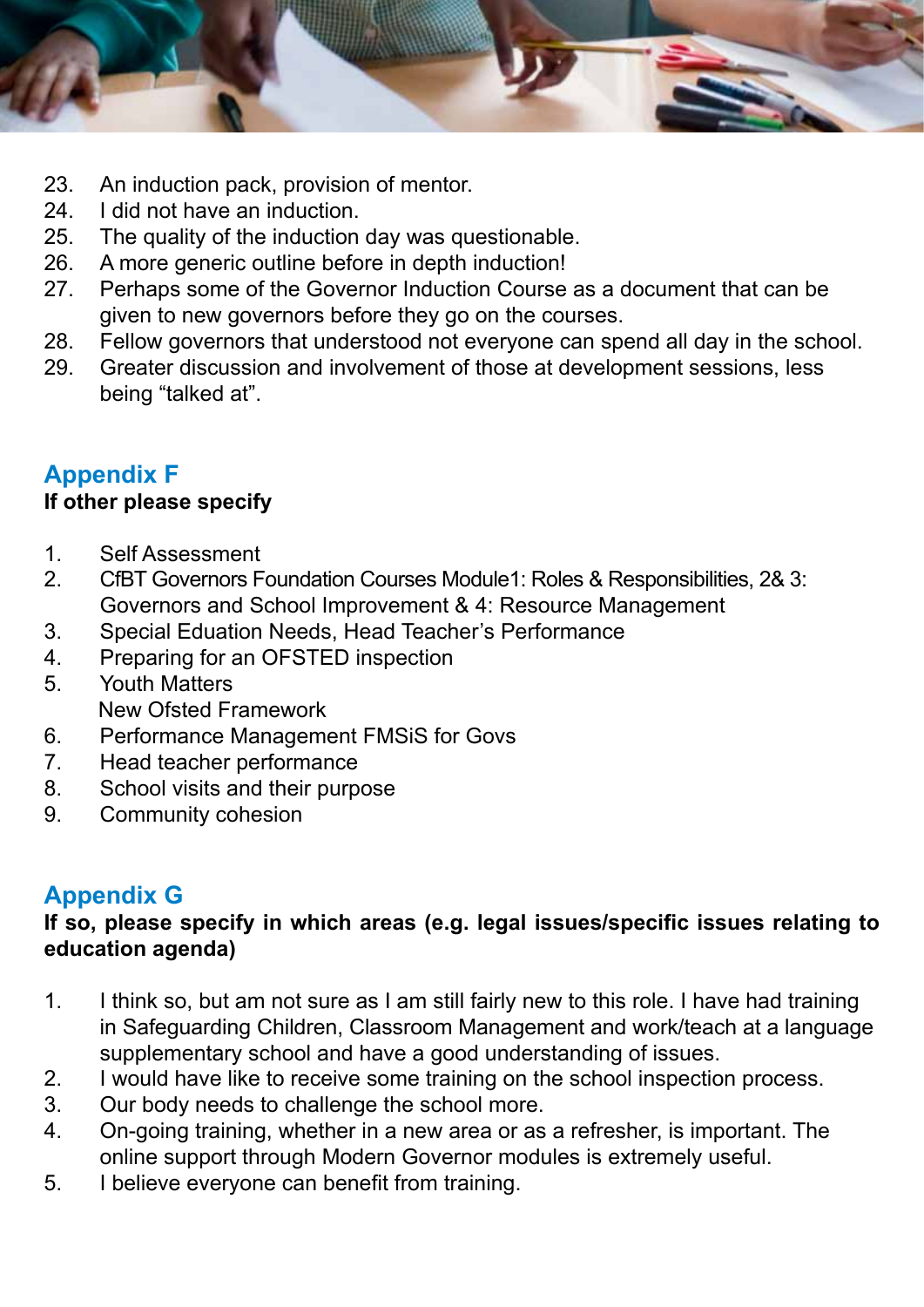

- 6. For Governors with a non-educational background it would be of benefit to explain the running of the school reg. subjects taught, the examination system, Ofsted, the funding of how much from where and how some statistic about performance are calculated.
- 7. We're looking into having some group training.
- 8. Legal issues.
- 9. Yes, we are regularly assessing our performance and identifying appropriate training.
- 10. More advanced induction training to cover legal and human resource aspects.
- 11. We have recently become a Trust. Any course for governors that explain any new amended responsibilities?
- 12. Issues related to appointment of new headteacher.
- 13. Teamworking, budgets, typical cost of school books, software, IT hardware etc.
- 14. Developing strategy and general team building.
- 15. On Legal, Procurement and Commercial Aspects.
- 16. Specific to a governor's role on 'sub-committees'.
- 17. Induction of a govenor.
- 18. Finance.
- 19. Specifics of the roles and powers of governing bodies.
- 20. How to be more involved and pro-active.
- 21. Legal responsiblilities and the legal status of different type of schools.
- 22. Updates as government finds its feet (particularly why academies with so little parent representation on their governing bodies are meant to be Such A Good Idea).
- 23. Governor development as a whole school and team building.